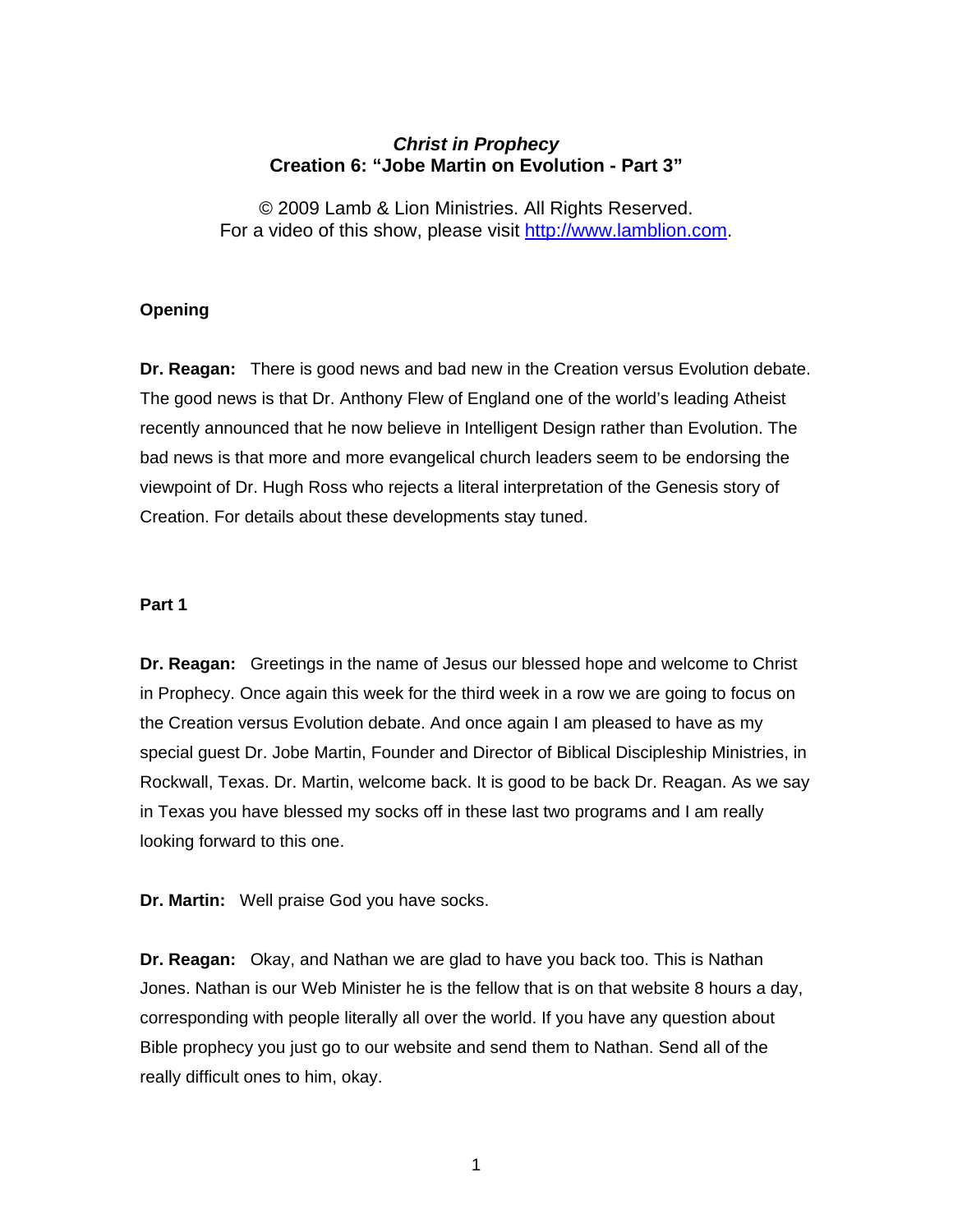**Nathan Jones:** I will be happy to answer them.

**Dr. Reagan:** Okay. Well Dr. Martin the scientific world was recently shocked when one of its leading atheist spokesmen, Dr. Anthony Flew of England suddenly announced that he now believes in Intelligent Design rather then Evolution as the best explanation of the existence of the Universe. What was your response to that announcement?

**Dr. Martin:** Well first of all I don't know Dr. Flew, but my response was there's an honest scientist. He has looked at the evidence, the hard experimentally verifiable evidence and it is saying, look there is design here. And it doesn't matter which area of science you look at there is design. And so he comes to the conclusion based on the science there is design. And so he hasn't come to know like Jesus as his Savior as far as I know. And don't even know if he believes in the God of the Bible. But he at least does now believe there is some kind of designer that has produced the design.

**Dr. Reagan:** It seems I am seeing more and more of this every time I look around, it seems like some Evolutionist is now saying well there had to be design. Maybe it was aliens who came from outer space and put life here, or whatever. But they are more and more moving towards design.

**Dr. Martin:** Well I think a lot of that has to do with the fact that they lose their debates when they debate a Creationist. And then here come the Intelligent Design movement, the Discovery Institute and some of these people going on the campuses and they don't talk about God at all they just talk about, here is my area of science there is design.

**Dr. Reagan:** Well you know it just seems to me like design is nothing in the world but common sense. Look at it this way, when you say that all that we see around here our human bodies and everything else just happened accidentally through Evolution to me it is equivalent to standing in front of Mt. Rushmore and saying, "Wow isn't it amazing what you can accomplish through erosion." Or looking at a Boeing 747 and saying, "Wow did you know that came about as a tornado blowing through a junkyard." We would die laughing, we would mock it all day long. And yet we turn around and we say something as complicated as your body was just an accident.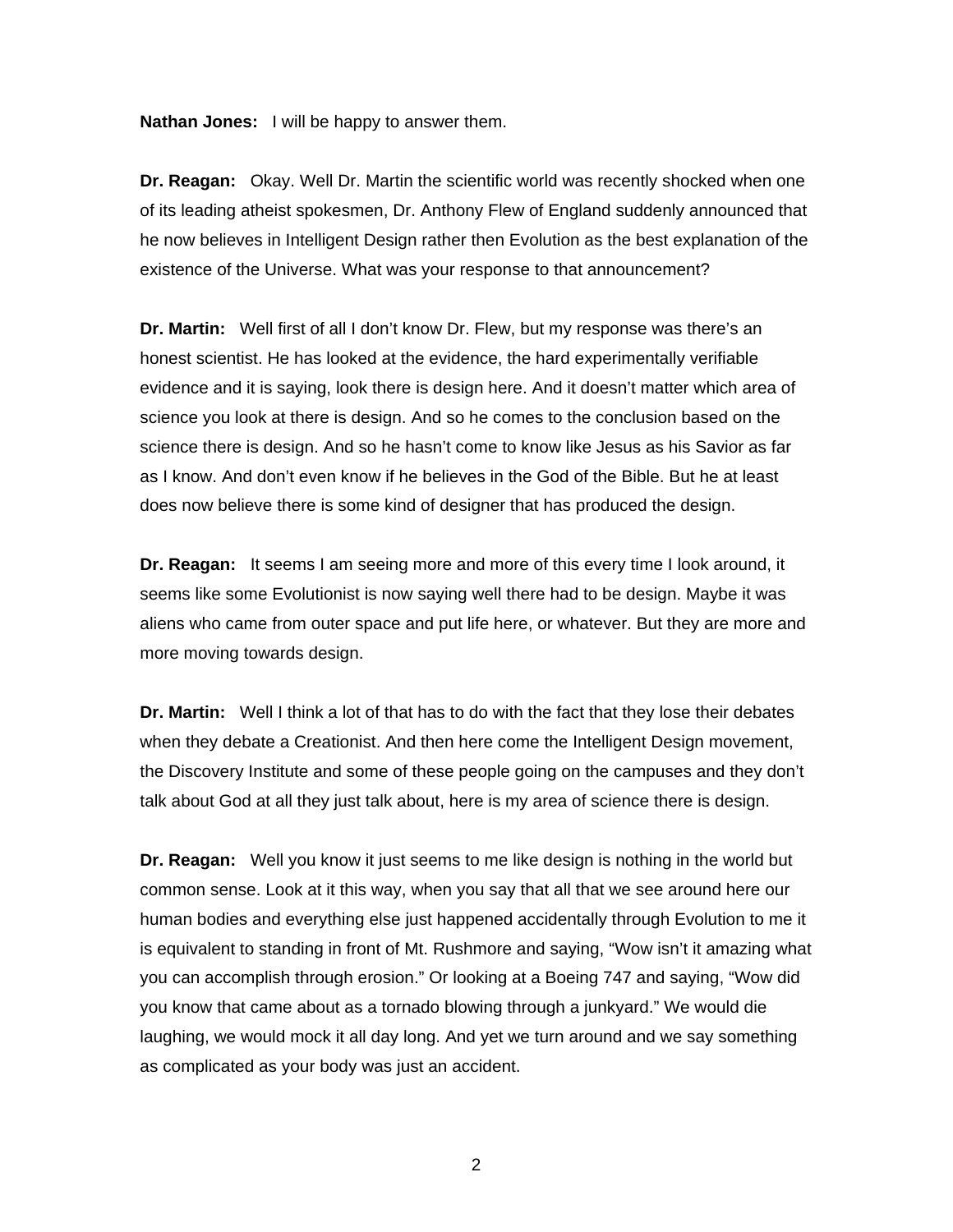**Dr. Martin:** Yes, it doesn't make sense.

**Dr. Reagan:** It is common sense, design.

**Dr. Martin:** It is it is.

**Dr. Reagan:** And everything you look at has design. I mean what is anywhere that doesn't have some kind of design. I have a wristwatch here, I can look at the wristwatch and I can tell you that somebody designed that.

**Dr. Martin:** I got one here too and it says Jesus. What time is it?

**Nathan Jones:** Even farther and deeper into design and how things are made is the coding that makes us up, the DNA. Now as scientist learn more and more about DNA is that changing the Evolution, Creation debate?

**Dr. Martin:** Well there are a couple of things going on. Number one DNA is language; it's the language of the cell. Well what is language? It is words, it is symbols. Well where do they come from? From intelligence. And there is information, so one of the huge problems now is how does the information get into the DNA, because a lot of people thinks, well you can grab some information and stick it into a gene and maybe take some information out of a gene, and now you have this. No, it is non-material, you can't get a hold of information, it is there is no way. So you can't like take some information and stick it into a gene. And you can't take information out of a gene, which means, supernaturally the information had to be put in for each life form when the life form was created. And so now it has been breaking down, but I usually say on the campuses, "Okay DNA is language, language requires intelligence." Nobody disagrees. DNA is language, nobody disagrees it is the language of the cell. Therefore DNA had an intelligent cause, and it usually goes silent. DNA tells you fingernails to go on top, if they came up under you would slip off everything. DNA tells your nose to go on with the holes down, if the holes are up and you are in the shower your in a problem, you see. Yes, it is the language of the cell.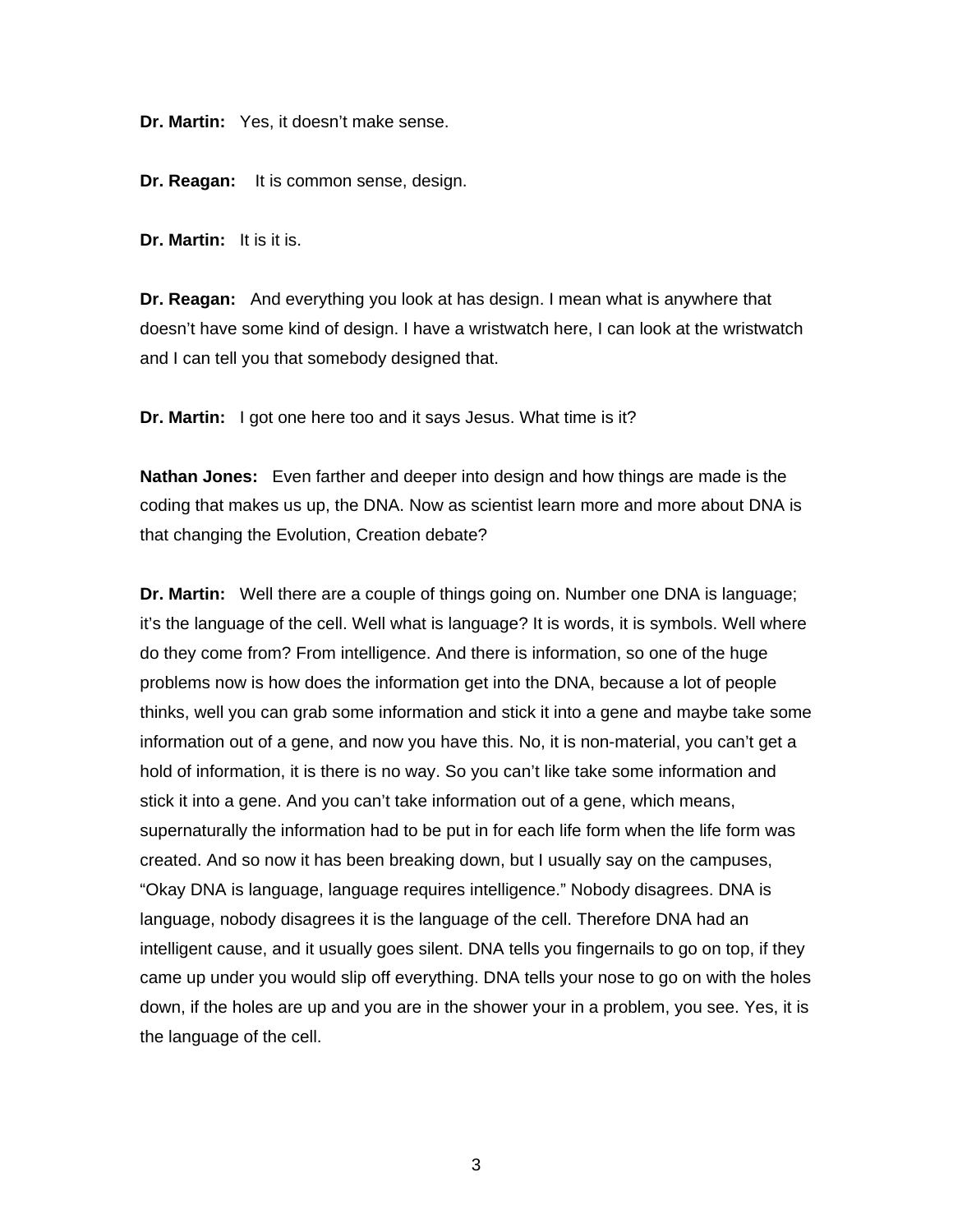**Nathan Jones:** Now a lot of evolution is based on the idea that mutation changes one creature to another creature. So if you are saying then that DNA is infusion of, it is information, then mutation would mean that new information would have to be added to create a new creature and that doesn't happen.

**Dr. Martin:** Exactly, right. There is no way to put new information into any gene. Which means bacteria have information in their genes for bacteria, a bacteria will never become people over millions of years, because someone would have to add information to that bacteria gene set to get to people would have different genes, different information in the genes. There is no way to do that. That fact alone wipes out this whole idea of evolution over millions of years.

**Dr. Reagan:** I have heard people say well our DNA, human, is so similar to the DNA of say an ape, that there must be some relationship between the two.

**Dr. Martin:** Yes well, what do we have? We have a common Designer, a common God, we got a common food chain, we live in a common atmosphere, and God put together something in the genetic makeup of animals. It works, it works. But when they say, like a professor over here a SMU said, there is only one amino acid difference between a chimpanzee and a man. And I just say to him, okay, next time you need a blood transfusion, we'll just bring in a chimpanzee, you'll be fine, there is only one amino. No, no there not going to do that, it will kill him. There are huge differences, yes, so.

**Dr. Reagan:** I tell you, you know General Santa Ana of the Mexican forces was called the General No Quarter. He gave no quarter. I think you deserve that title, you give no quarter. I mean you really go after these guys.

**Dr. Martin:** Well some of these guys I mean you have to, in love, but firmly you just have to.

**Nathan Jones:** Well when they say, that okay DNA we know how complex it is. But then you always hear owe a simple cell, one celled organism. Is a one cell organism as simple as it says?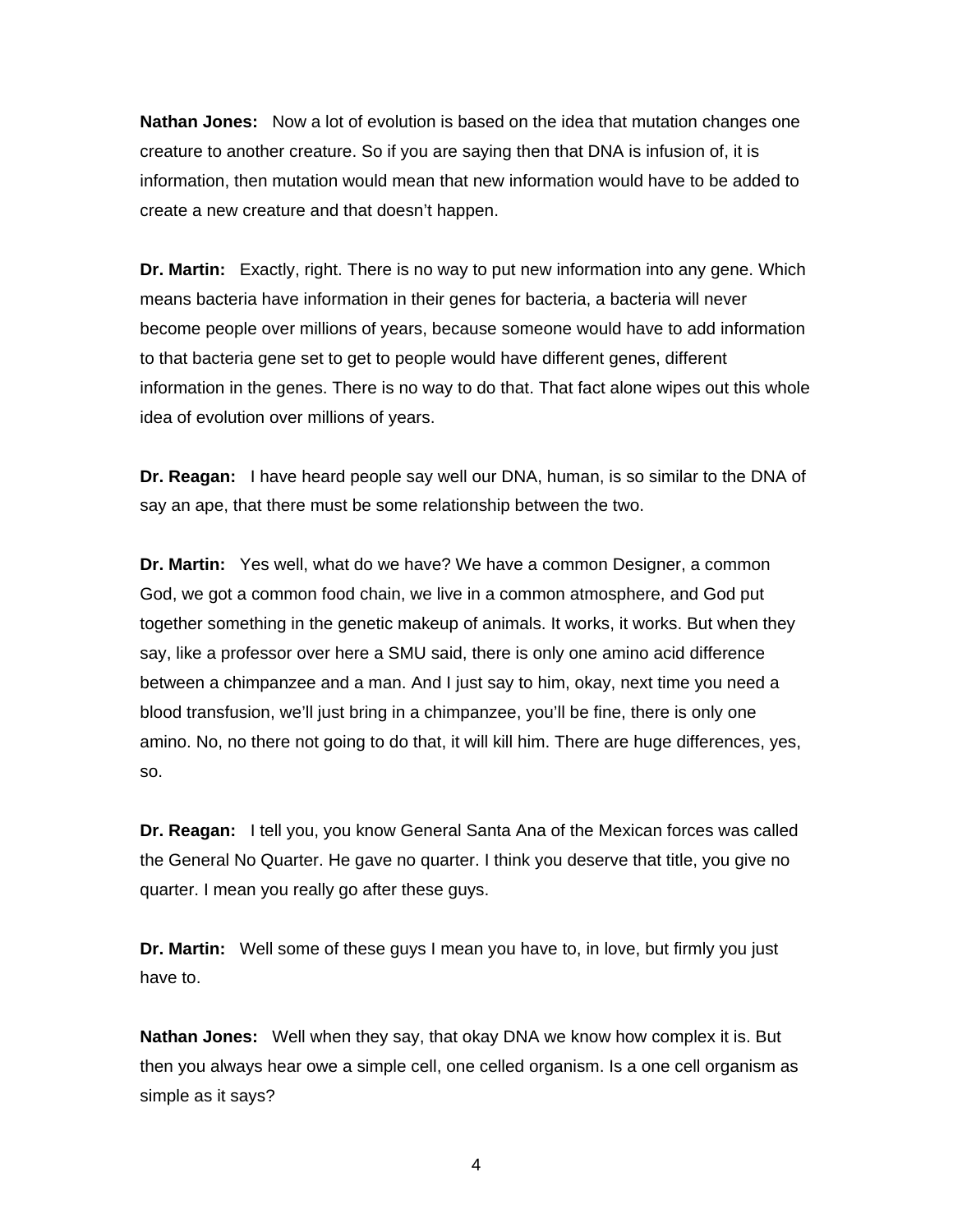**Dr. Martin:** Well first of all Darwin didn't have a clue what was going on inside the cell. That's true. But now we know, in my lifetime we found all these things going on. A cell is like it can do a million reactions per second, 3,000 to 6,000 little chemical factories making exactly the right chemicals in exactly the right concentrations and the right relationships. I mean that is going on in our cells right now. And we don't blow up. Yeah, there is no way.

## **Part 2**

**Dr. Reagan:** Welcome back to our interview of Dr. Jobe Martin, he is the Founder of Biblical Discipleship Ministries, located in Rockwall, Texas. And he is an expert on the Evolution versus Creation debate. Nathan, how about you starting off this round with the first question. Certainly.

**Nathan Jones:** Well I was watching Sesame Street with my kids and the little red monster Elmo he comes out and he is teaching the kids on dinosaurs, and he says, "Dinosaurs lived millions of years ago." Is Elmo right?

**Dr. Martin:** Well, what does the Bible say? We go back to the Bible. What does it say? Well God created Adam on day six. But that's also the day He created the great beast of the Earth. Well I think that would include dinosaurs. So that would mean that we have dinosaurs going all the way back to the beginning when man was here, which is 6,000 years, not millions of years. And then we have pictures of dinosaurs like in our Grand Canyon, there is dinosaurs sketched on the rocks that the Indians did. And they have done some oxidation tests…

**Dr. Reagan:** Well wait a minute I thought they were supposed to exist long before man?

**Dr. Martin:** Well that's the problem. If they did, if dinosaurs existed, well what do they say, they went extinct about 60 million years before human ever walked the Earth.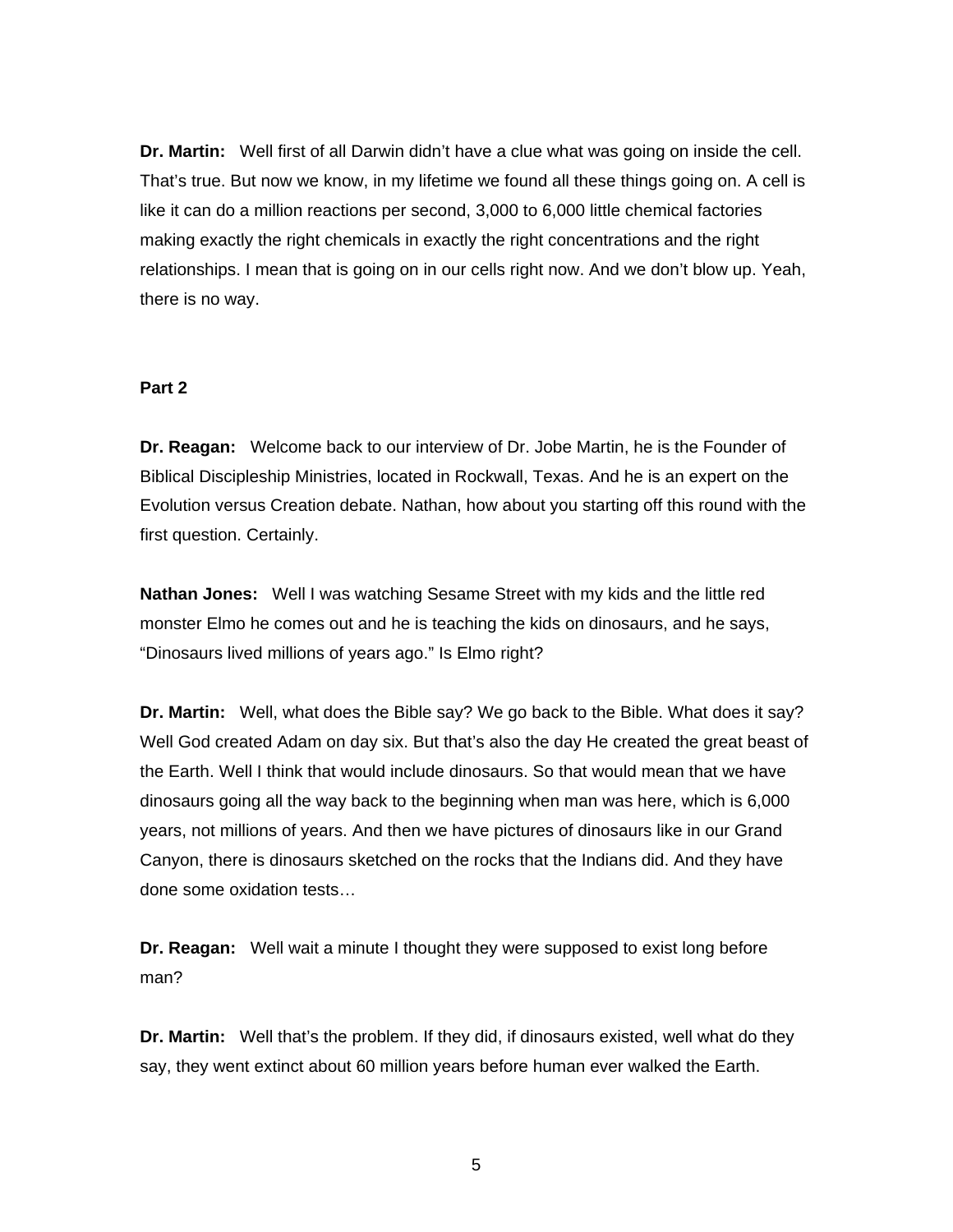**Dr. Reagan:** Right.

**Dr. Martin:** Well then how could a human paint a picture of a dinosaur if they never seen a dinosaur? And then you have those Ica Stones down there in Peru they have thousands of them with every kind of dinosaur you can think of, which means, maybe as short a time ago as a thousand years, they were seeing dinosaurs of, like triceratops, and stegosaurus, like those things, in Peru.

**Nathan Jones:** That would explain then why ever civilization has some kind of dragon story. Even though those civilizations grew up totally separate.

**Dr. Martin:** I think you are right, and they do they have dragon stories, dragon legends. What is a dragon? Probably a dinosaur, I mean I think the Bible talks about dinosaurs. Yes, tell us about that, are they mentioned in the book of Job? Yes, Job 40:15, talks about behemoth or behemoth it is a Hebrew intensive nome, one huge creature. And one thing that it says is it has a tail like a cedar. Well the footnotes in almost every Bible will say well it's got to be an elephant or a hippopotamus. Well you get around behind an elephant and is that a cedar tree?

**Nathan Jones:** A little thing.

**Dr. Reagan:** I have never seen a tail like a trunk.

**Dr. Martin:** Or a hippopotamus what is that? You know a cedar tree? No. So I guess even the people that do the footnotes in the Bibles think, dinosaurs and humans did not live at the same time. So they've got to think up some other way to put a meaning on that word.

**Nathan Jones:** Well there have been tracks found right with human footprints inside dinosaur footprints in the clay.

**Dr. Martin:** Several places on Earth, yes. In what is called cretaceous rock strata that is dinosaur rock, yes, human footprints, dinosaur footprints. Right here in Texas we had,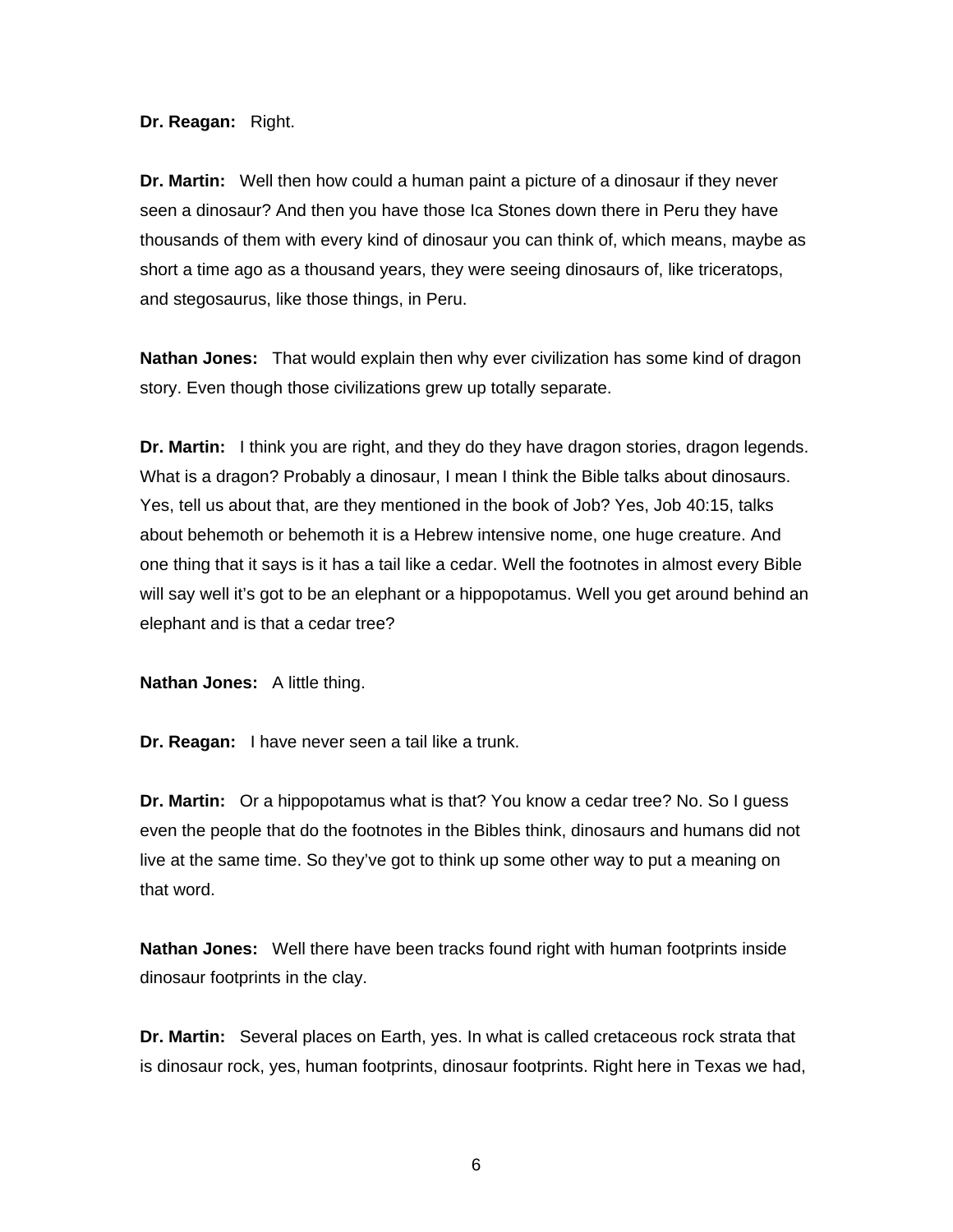twenty some years ago we had our feet in human footprints in the cretaceous rock strata. And then the park service apparently eliminated those human like footprints.

**Nathan Jones:** Really.

**Dr. Martin:** Yeah, they are not there anymore. The dinosaur footprints are still there.

**Nathan Jones:** Have any samples been removed for safety?

**Dr. Martin:** There are some that have been taken out a long time ago and they.

**Nathan Jones:** The parks are willfully destroying evidence of Creation?

**Dr. Martin:** Well, as far as I can tell they are. If you would damage one of the dinosaur footprints you would go to jail.

**Dr. Reagan:** Owe yeah.

**Dr. Martin:** But you can damage the human footprints, because humans and dinosaurs couldn't have existed together so they can't be human footprints. So but they look like human footprints, so we'll just kind of destroy them because that is going to confuse people. They are going to think well maybe humans and dinosaurs did exist together with these kinds of footprints.

**Dr. Reagan:** Nathan you get questions from time to time, I know I do, about the Ark. How did Noah get dinosaurs on the Ark?

**Nathan Jones:** Yeah how do you fit a giant brachiosaurus into an Ark without sinking it?

**Dr. Martin:** Yes well, first of all that was one huge ship. It wasn't like you see in Sunday School literature, this little boat with giraffes sticking out the top, okay.

**Nathan Jones:** And a monkey on the bow.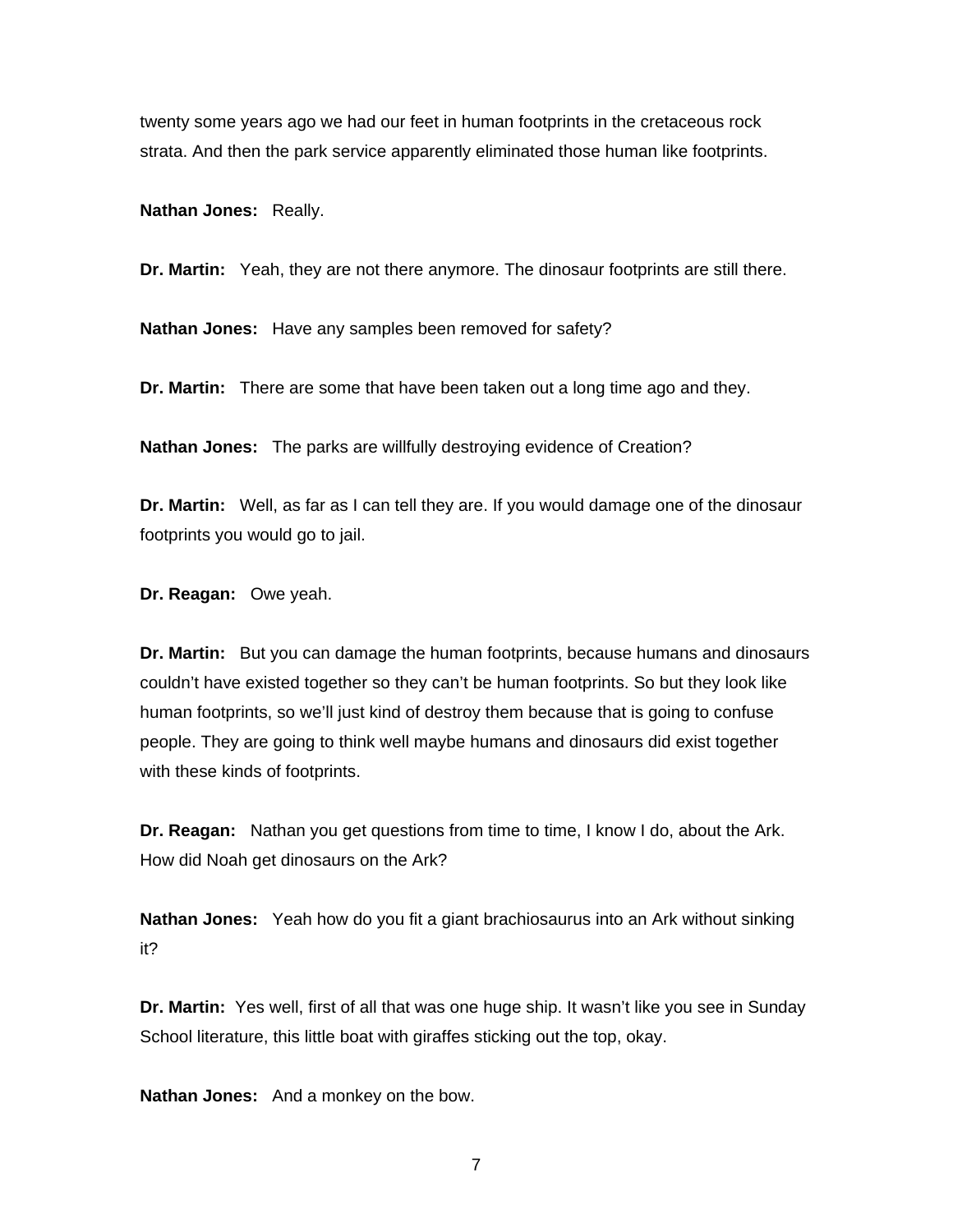**Dr. Martin:** That is exactly it. And I would imagine that God brought young dinosaurs. The biggest dinosaur egg as far as I know is about the size of a football, that mean the hugest dinosaur could at one point fit in a football.

**Nathan Jones:** Wow.

**Dr. Martin:** So God could have brought young dinosaurs, they would live longer, wouldn't eat as much, things like that.

**Dr. Reagan:** What about their disappearance?

**Dr. Martin:** Well I think probably the Flood took care of most of the big ones. Now we know, I think God brought dinosaurs to Noah, I think there were dinosaurs on the Ark. But now they come out a different kind of environment. Before the Flood I think we had pole to pole green house warm. Everything is still eating green plants, Genesis 1:29-30, "To every beast of the Earth I have given every green plant." A dinosaur is a beast, lived on the Earth, included with every. So they are still eating green plants which is the food that Noah would have had on the Ark. Then they come out of the Ark, this water canopy has come down, now we have the harsh seasons, ice, snow, the ice age formed. And there is not as much to eat and God also put enmity between man and beast, Genesis 9. So now He says to Noah, "Noah you were living with the t-rex on the Ark and he didn't try to eat you, you were still friends. But now Noah he is going to try to catch you and eat you. And you need to catch him and eat him."

**Nathan Jones:** Yeah handle a bunch of velocorapters running around you backyard trying to kill them, right?

**Dr. Martin:** Yeah. So I think that all of these animals, I don't think dinosaurs are extinct, I think there could still be some dinosaurs around.

**Nathan Jones:** In 1925 they pulled out a plesiosaurus called California Nessie, and then just about 10 years ago I saw a picture, a Japanese fishing boat, didn't they haul up a dead plesiosaurus? It would be one of those water dinosaurs.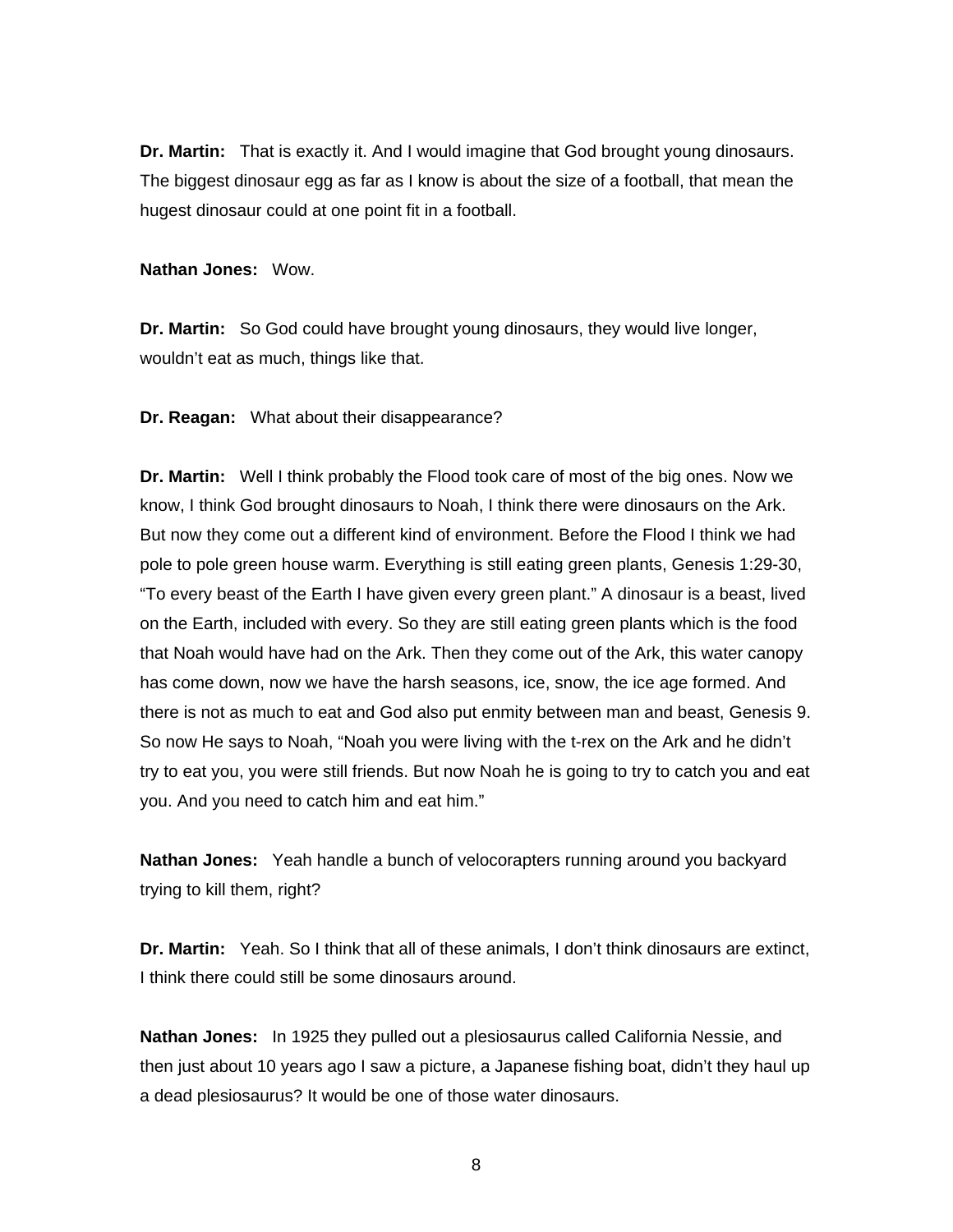**Dr. Martin:** Well it sure looks like that. Some people say, no that was a basking shark, but it sure does look like it.

**Nathan Jones:** With a neck that long?

**Dr. Martin:** Yeah, right that is what I am saying.

**Dr. Reagan:** Well let me ask you another question related to that, and that is the caveman, the Neanderthal.

**Dr. Martin:** Yes. Well what about him? Well first of all they were either men or they were monkeys or apes or orangutan. There's not a single undisputed fossil that people say this is kind of one of the missing links. And Neanderthal, Donald Johanson the guy that found Lucy the little  $3 \frac{1}{2}$  foot tall Australopithecine he said about Neanderthal, "Put him in a suit, put him in a subway in England, give him a handful of coins with one token he will pull out the token, put it in there and get on the subway and you would never know he wasn't common European man."

**Dr. Reagan:** That is interesting because it seems to me like most of the time they find a tooth and from that tooth they draw this picture of what it was looking like, and it always is some guy humped over and ape like looking, and so forth.

**Dr. Martin:** Yeah well you know I think that the Flintstones brought all of this together, okay. You have dinosaurs you have man they are all living together. The men look a little primitive, the dinosaurs look, so all you have to do is watch the Flintstones, you will get the truth about all of this.

**Dr. Reagan:** Alright, well. So you are denying that there was any kind of pre-human species that was we would call a Neanderthal or something of that nature.

**Dr. Martin:** Exactly and that's the way they are looked at, like they are pre-human.

**Dr. Reagan:** Yes.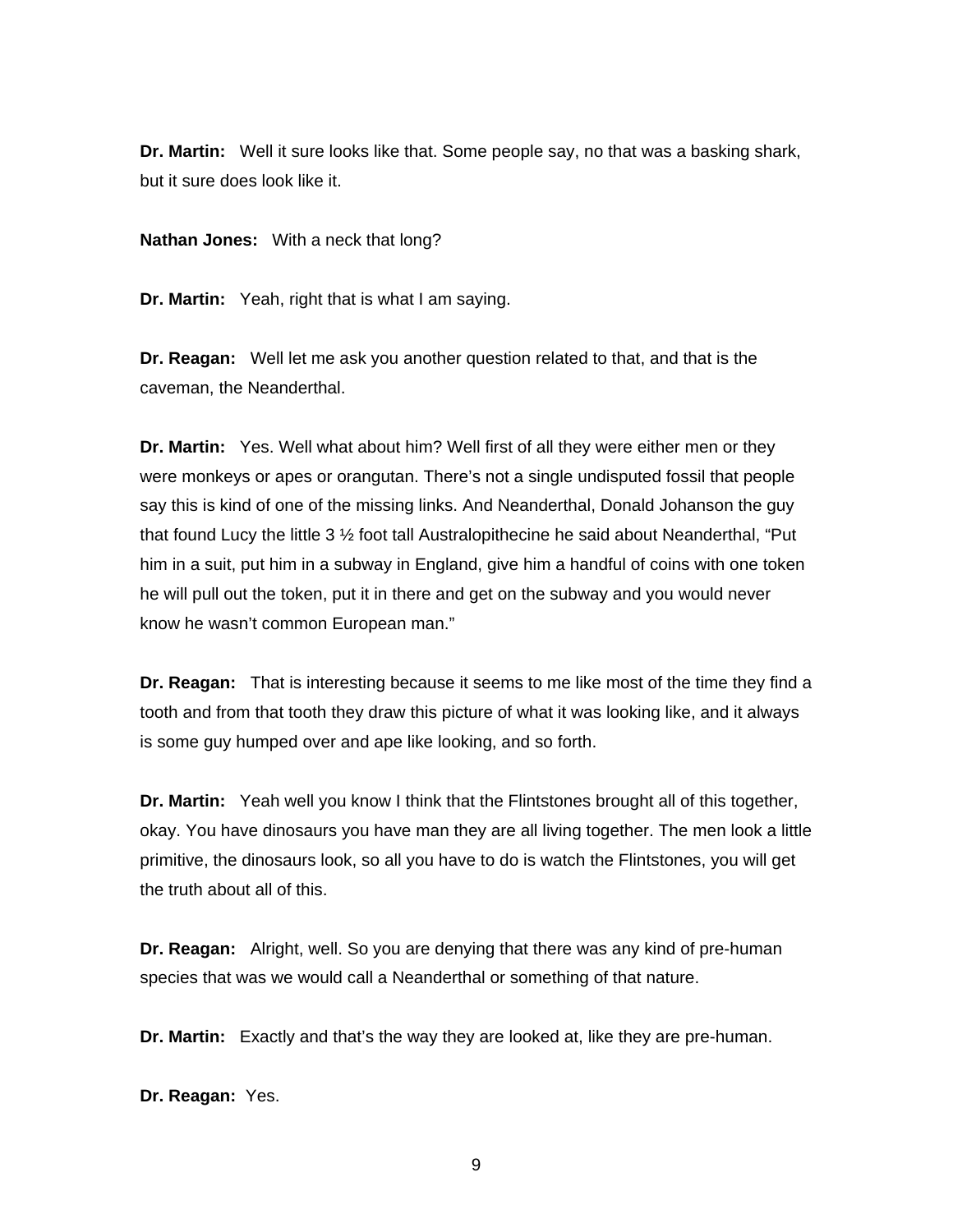**Dr. Martin:** Well then you are working up to Adam, but at Adam starts death at the Curse and at the Fall. So you can't have that. By the way Job talks about that Job 30, he says, "There are people that are living in caves that are casts off of society." And I think that is what caveman was, he was a cast off of society.

**Dr. Reagan:** That is the way that is probably the way they handled people like we would send them to a penitentiary.

**Dr. Martin:** Sure, that could well be, yeah Job 30 talks about them.

#### **Part 3**

**Dr. Reagan:** Dr. Martin I have one last question for you and it has to do with something rather unfortunate and that a lot of leading evangelical spokesmen have recently endorsed the views of Dr. Hugh Ross, who believes in an ancient Earth, an Earth of millions or billions years of age. What do you think of Dr. Ross' viewpoint and why do you think it is picking up so many endorsements in the evangelical community?

**Dr. Martin:** Well as far as his Christianity let's say, his faith in Jesus, I have no way to evaluate that. I can evaluate what he says about billions of year, and a local flood in the days of Noah. That's not Biblical. He says the flood was contained in the Mesopotamian Valley. Now he is kind of tricky, because he said it was a universal flood. So if you just read him kind of casually you would think owe he believes in the global flood. No universal was universal to the people that lived in the Mesopotamia Valley. Then if that is true, and it says the waters covered the mountain tops by so many cubits, well then you would have a wall of water going up, with Noah up here, and look out Noah you are going to go off the edge, water would go over the top. Now God can separate water like that, He did with the Red Sea, did it with the Jordan. But the evidence in the Bible, all the high hills, of all the mountains were covered. All the dry land animals were killed in the Flood, and all the people other then the ones that were on the Ark.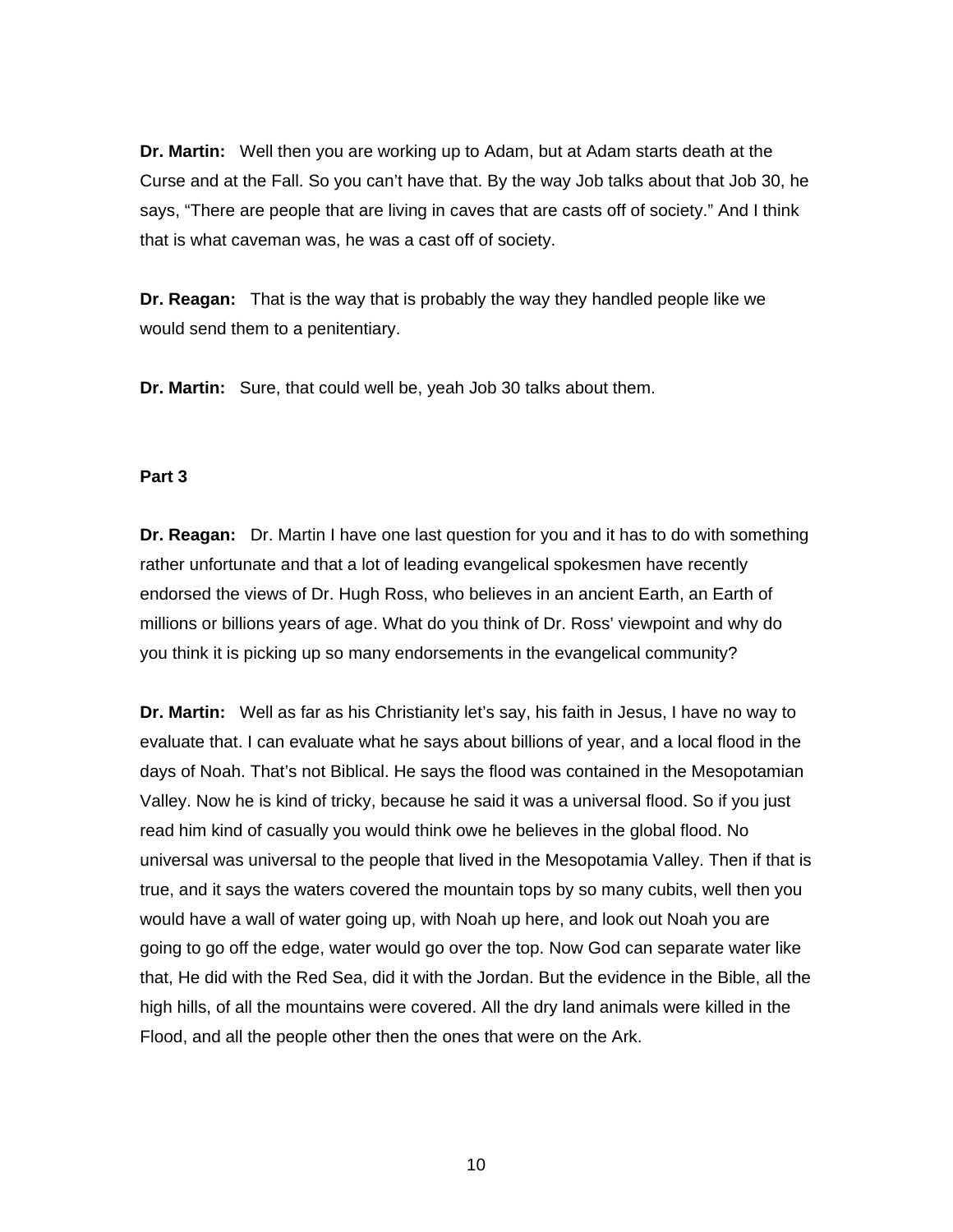**Dr. Reagan:** Why is he so anxious to deny the clear teaching of the Bible that it was a world wide flood?

**Dr. Martin:** Yes right.

**Dr. Reagan:** What is he trying to gain by that?

**Dr. Martin:** I think what is going on these people want to maintain their credibility with the scientific community. They want people to look at them and say, these are very bright people, because why, they buy into this whole concept of billions of years which means there has to be a local flood in the days of Noah, you can't have a flood that covers the earth. And so I think they love the approval of men, more then the approval of God.

**Dr. Reagan:** It seems to me that when you start taking about this Ancient Earth and you are an evangelical you run into a major theological problem that you have mentioned several times, I want you to develop it a little bit, that has to do with sin and death.

**Dr. Martin:** Well the fact is, for instance Hugh Ross as I understand it with the Progressive Creationist they believe there was a pre-Adamic race of people, but they didn't have a soul or a spirit, and therefore you can't say that there was death before Adam in the same sense that we say with Adam came death. But the fact is with Adam came the death of everything, everything that is a live dies.

**Dr. Reagan:** Yes.

**Dr. Martin:** Plants, animal, everything dies.

**Dr. Reagan:** Because God put the curse upon the creation.

**Dr. Martin:** Exactly right. And so, Romans 5:12, "By man came death." "By Adam came death," 1 Corinthians 15. And you can not have a pre-Adamic race of things, living and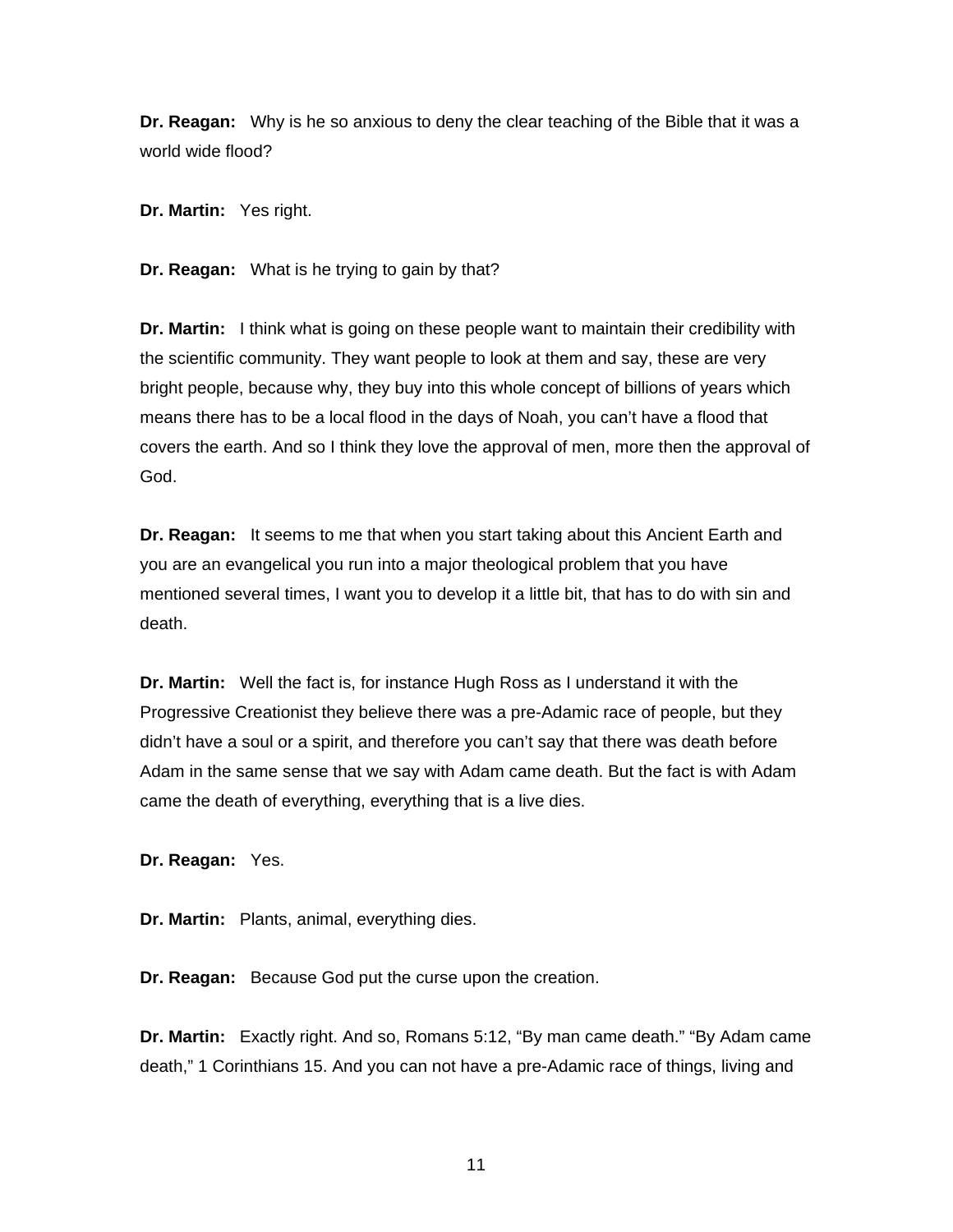dying before death came on the Earth. Matter of fact, God says at the end of the first week, "Everything was very good."

#### **Dr. Reagan:** That's right.

**Dr. Martin:** Well if it is very good, and you have a whole history in the fossil record of dead things, some of which even had cancer in the bones in the fossils, they have cancer. When did cancer, when did sickness, disease come? After the curse, that's part of the curse and part of the Fall. Matter of fact thorns and thistles, thorns and thistles are found in some of the very oldest rocks, sedimentary rocks. Well wait a minute, by Adams sin came thorns and thistles.

**Dr. Reagan:** That's right.

**Dr. Martin:** So you can't have all these things pre-dating Adam. But that is what God says, He made it all within a 6 day week that is made up with the same kind of days we work. Heaven, Earth, sea, and everything in them. So if we just go back to what the Bible says, there is no way to get these billions of years, and a local flood in the days of Noah.

**Dr. Reagan:** Plus there is absolutely no evidence in the Bible of a pre-Adamic race is there?

**Dr. Martin:** Zero. You have to read that into the Bible.

**Dr. Martin:** It is a product of the imagination. It is, it is.

**Nathan Jones:** To believe there is a local flood too you would have to ignore, isn't there shells on top of Mt. Everest in a closed position? And human skeletons found on the top of mountains that have no where near, to do with that local flood area.

**Dr. Martin:** Yes, and what God's tell us? During the flood He is heaving up mountains, dropping down ocean floors, He is rearranging the surface of the Earth. And when you find a clam that is in sedimentary rock and it is closed that means it was trapped when it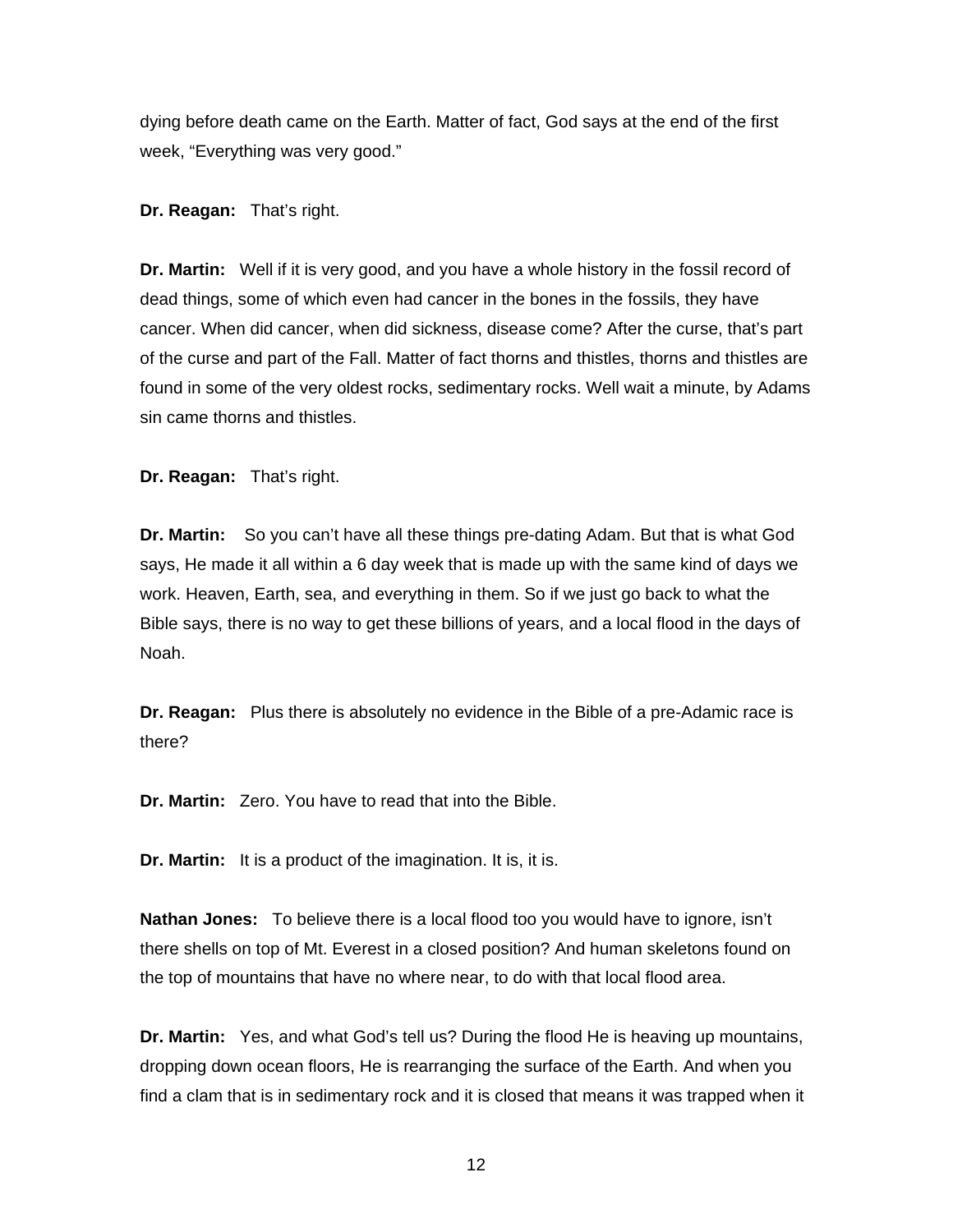was alive, because if they die the muscle relaxes and it opens. So if it was just dead things that got washed in, okay open clam shells no problems. But when they have millions of these that are closed that means they were caught, they were caught quickly, they were trapped, that sounds like a rapidly developing flood. Which I think the Flood of Noah's day was, rapidly developing.

**Nathan Jones:** And to have water coming out of a canopy straight down, that would also explain why all those mammoths are flashed frozen eating all over the planet, right?

**Dr. Martin:** Well there is water coming down, there is water coming up, said the fountains of the deep broke up and up they come. And there are things on Earth that are difficult to describe and understand. For instance like some of the frozen woolly mammoths exactly right. They are quick frozen, and how can that be, unless something was happening just very rapidly, and it was. And I think after the Flood that is when the Ice Age came, which would have opened land bridges in between all of the continents.

**Dr. Reagan:** That is right.

**Dr. Martin:** Because the ice would be taken out of the Ocean and it goes up warm water there right after the flood from the fountains of the deep, maybe volcanoes. The oceans are warmer, more water evaporates at the equator comes up over the poles, comes down we have the ice age, come down water out of the ocean, now the ocean is more shallow, now there are land bridges. Then as the ocean cools down, land bridges move back, water comes up and now they're trapped, here, here, here.

**Nathan Jones:** Interesting.

**Dr. Martin:** Yeah.

#### **Part 4**

**Nathan Jones:** I've got one more question, I am sorry. But as a parent I have little kids and they are being taught Evolution in school. What can I do about that?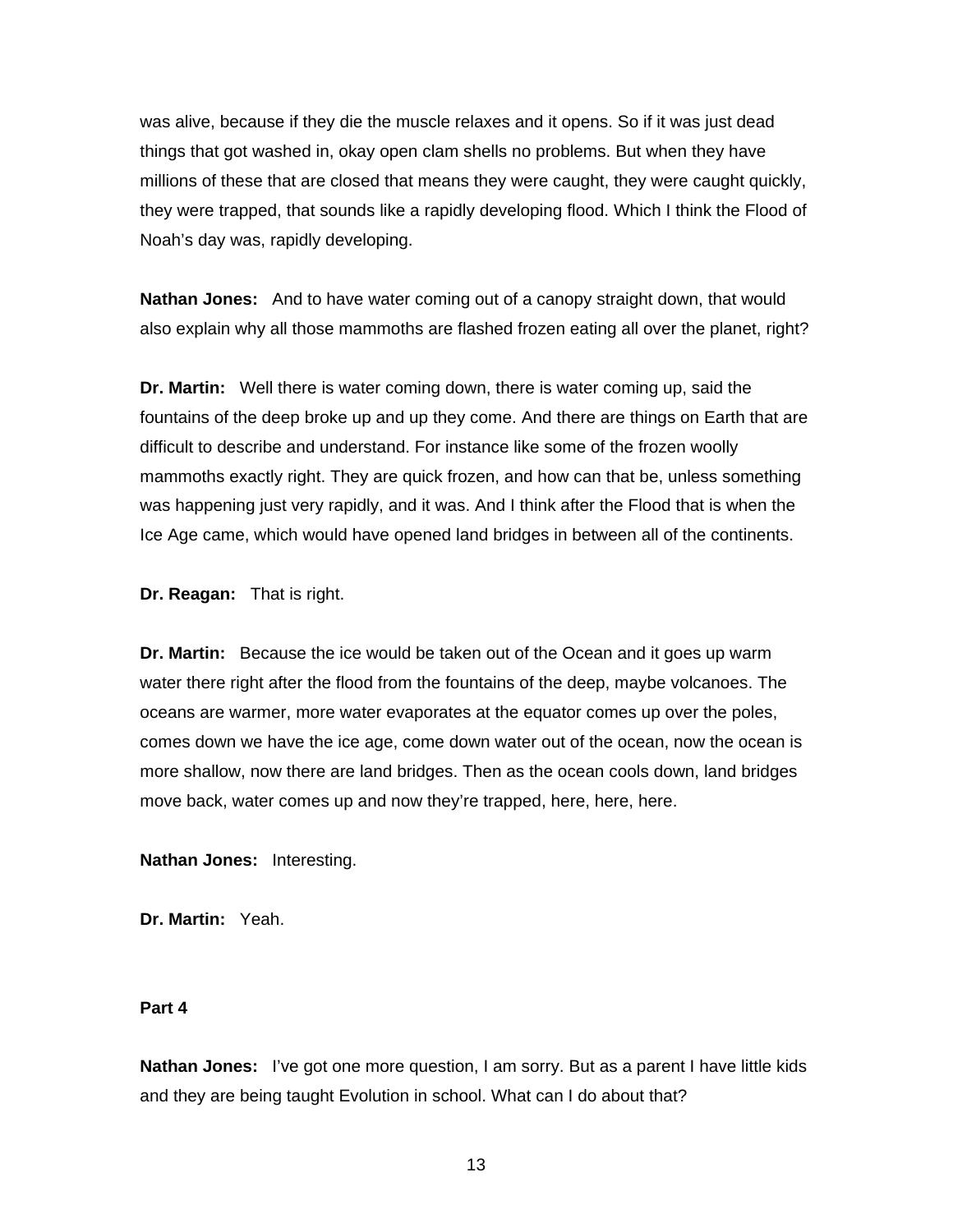**Dr. Martin:** Well I think that comes down to discipleship, we need to teach our children what the Bible says, teach them how to defend the faith. 1 Peter 3:15, we are to sanctify Christ as Lord in our hearts, we are to ready to give an answer to everyone who asks us of this hope we have. And so we teach them what the Bible says and then we have to critique things. If they see something about a dinosaur on television we have to be able to say, "Now wait a minute we know because God says dinosaurs and humans lived together we know what is true, and this is not true." And so, and then you have to be involved with your kids. We have a lot of parents they are Christians but there not involved with their children they send them off to the school, they don't know what is going on. We need to know what is going on with our children. And so we did home school and that was our answer to that.

**Dr. Reagan:** Nathan, why don't you ask the last question for this session?

**Nathan Jones:** Sure, it sounds like you are a Young Earth Creationist so that means you believe in a 6,000 years of human history. Where in the world do you get 6,000 years from?

**Dr. Martin:** Well good question. Basically from the genealogical tables in the Bible, and what do they show? Well right about 6,000 years that is all you can get. And people say, "Well aren't there huge gaps there? Couldn't there be millions of years of gaps in the genealogical tables?" Well, no, matter of fact Adam over laps Lamech, and they are all one family. Adam probably said to Lamech, "Lamech, great-great-great-great-greatgrandson get in my lap, I never should have eaten of that fruit." And then Lamech is Shem's grand-daddy and Shem comes through the Flood and Shem overlaps Abraham by about 50 years, so there are not these huge millions of years, and even if there were that doesn't help with Evolution. Why? Because people are already here, and what does the Evolutionist say? People were the last thing to evolve. And so anyway you look at it, even if there were million so years it would not help with Evolution. So, 6,000 years that is about all we can get, if we just take the Bible. Why did God gives us those tables and tell us this one was this old.

**Dr. Reagan:** In such detail.